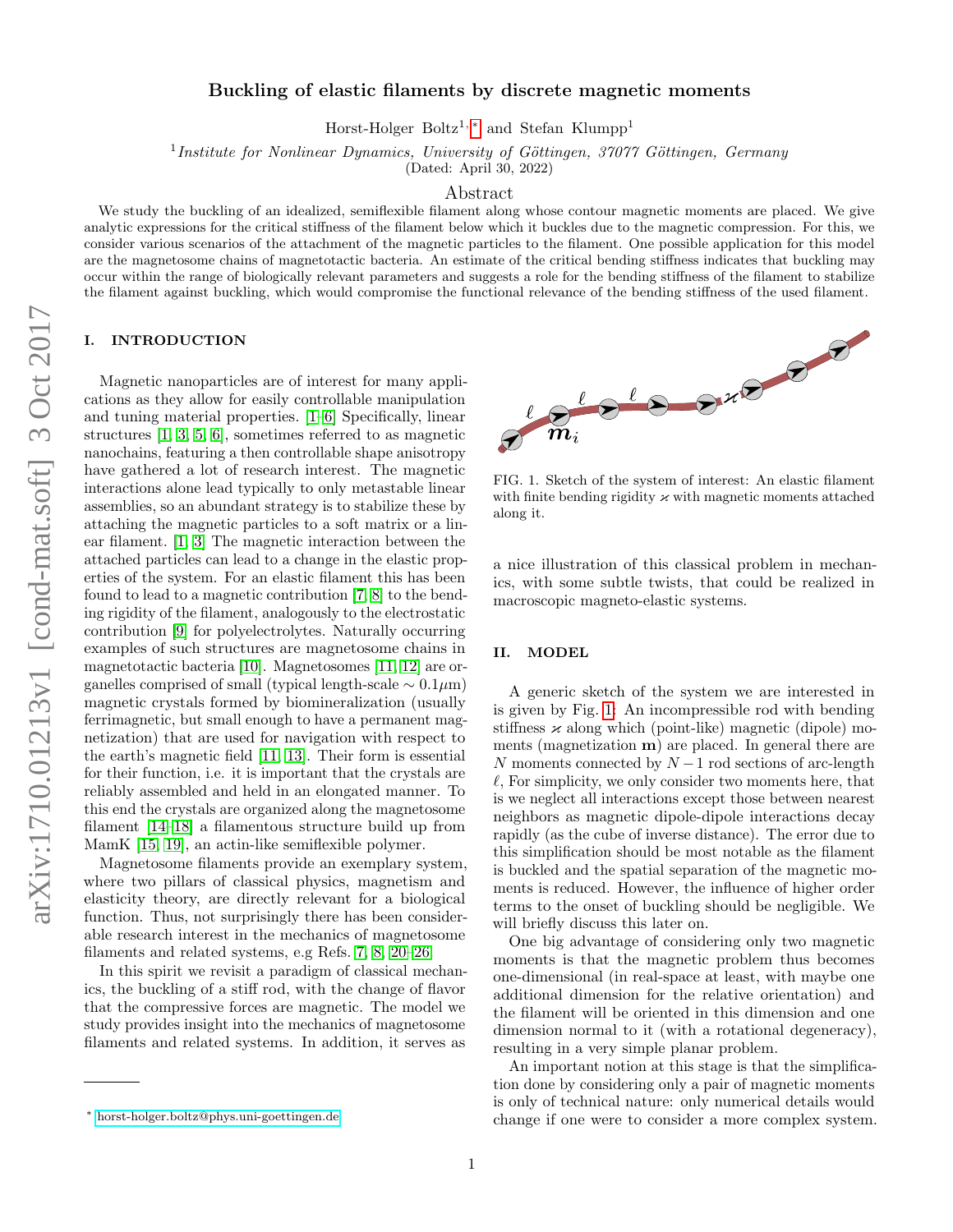The conclusion that the effective bending rigidity  $\alpha$ , which we will define below, should be at least of order one is unaffected by this.

We introduce some nomenclature: The arc-length of the rod in between these two moments is called  $\ell$  whilst their distance vector is called **r** with  $|\mathbf{r}| = r$ . We assume that the magnetic moments only exert localized forces onto the rod due to their attachment. Furthermore, we neglect the possibility of detachment meaning that the moments cannot move along the rod.

The bending energy of a (Kirchhoff) rod of length L is given as the integral of the squared curvature [\[27,](#page-5-17) [28\]](#page-5-18),  $E_b =$ <br> $\frac{\kappa}{\hbar} \int_{-b}^{b} 1_{\lambda} (2^2 \kappa(s))^2$ . Here  $\kappa(s)$  is the group curve that gives  $\frac{\varkappa}{2}\int_0^\ell\!\mathrm{d}s\,\left(\partial_s^2{\bf q}(s)\right)^2.$  Here,  ${\bf q}(s)$  is the space-curve that gives the shape of the central fiber of the rod parametrized in arc-length s, i.e.  $(\partial_s \mathbf{q}(s))^2 = 1$ . We can write this as  $E_b = \frac{\varkappa}{2}$  $\frac{\varkappa}{2} \int_0^{\ell} ds K(s)^2$  where  $K(s)$  is the local curvature. Using the Frenet-Serret formulae[\[29\]](#page-5-19) (i.e. working with the local tripod of tangent  $t$ , normal  $n$  and binormal vector b)

$$
\partial_s \mathbf{t} = +K \mathbf{n} \qquad \partial_s \mathbf{n} = -K \mathbf{t} \qquad (1)
$$

and suitable initial conditions the curvature incorporates the total geometrical information and is sufficient to reconstruct the rod's shape.

Throughout this work, we assume that fluctuations due to temperature are negligible. For the elastic energy used here, this is justifiable [\[30\]](#page-5-20) as long as one considers lengthscales  $\ell$  that are not large against the rod's persistence length  $\ell_p = \varkappa/(k_BT)$ . For higher temperatures, one is essentially left with (entropic) springs connecting the magnetic moments, a system which has been studied earlier in Ref. [31.](#page-5-21) Also, we focus on the onset of buckling and, thus, limit ourselves to a regime where the elastic energy is comparable to the magnetic contributions. If this is not the case, our model turns into the well-studied[\[32,](#page-5-22) [33\]](#page-5-23) system of a polymer of magnetic colloids allowing for a different kind of buckling transition that has been observed experimentally[\[34\]](#page-5-24). Furthermore, neglecting (thermal) fluctuations as well as torsional long-scale deformations makes the problem strictly two-dimensional (the binormal b is a constant) which facilitates analytical progress but is certainly not valid deep in the buckled regime.

No external forces act on the section of the rod between the two magnetic moments, thus its shape has to obey the Euler-Lagrange equation associated with the bending energy. This leads to the famous problem of the Eulerian elastica curve, that is we are looking for solutions of (neglecting torsion) [\[35\]](#page-5-25)

$$
\partial_s^2 K = \lambda K - \frac{K^3}{2} \tag{2}
$$

with  $\lambda$  being a Lagrange parameter associated with the incompressibility of the rod. For the sake of selfcontainedness, we give a brief derivation of this equation in the appendix.

The simplest solution of eq. [\(2\)](#page-1-0) is a circle, i.e. a planar curve of constant curvature  $K_0 = R^{-1}$  with R being the circle's radius. It's obvious that this is indeed a solution of eq. [\(2\)](#page-1-0) for  $K(0) = K_0$ ,  $\partial_s K(0) = 0$  and  $\lambda = K_0^2/2$ . The bending energy of the connecting filament following an arc of a circle with radius  $R$  is

<span id="page-1-1"></span>
$$
E_b = \frac{\varkappa \ell}{2} R^{-2}.
$$
 (3)

The circular solution to the elastica problem of eq. [\(2\)](#page-1-0) is the only one for which there is a simple, closed expression for the bending energy and we will therefore employ numerical methods to determine it if the circle is not the appropriate solution. Furthermore, we argue below that buckling patterns extending over multiple magnetic moments are negligible. The total magnetic energy of the two magnetic moments is given by the dipole-dipole interaction

$$
E_m = -r^{-3}\frac{\mu_0}{4\pi} \left( \frac{3\left(\mathbf{m_1}\cdot\mathbf{r}\right)\left(\mathbf{m_2}\cdot\mathbf{r}\right)}{r^2} - \mathbf{m_1}\cdot\mathbf{m_2} \right).
$$

<span id="page-1-3"></span>One could account for the effect of a higher number of magnetic moments (i.e. the repetition of the filament) by replacing the strength of the magnetic moments  $m = |m|$ with an effective rescaled one. For example, for an infinite chain of magnetic dipole moments, we would have to change m according to  $m^2 \to 2\zeta(3)m^2 \approx 2.404m^2$  with  $\zeta(n)$  being the Riemann zeta function. However, this would make our analysis explicitly dependent on the total number of magnetic moments and, thus, include another degree of freedom. As stated before, this wil only lead to a different numerical prefactor, so we focus on the case of only two magnetic moments.

#### III. FREE ALIGNMENT

Let us first assume that the magnetic moments are attached in a manner that allows them to rotate freely, see inset in Fig. [2.](#page-2-0) In that case, the magnetic moments will align parallel to the distance vector **r**. Thus, the magnetic energy in this case reduces to

$$
\frac{4\pi}{\mu_0} E_m^{\text{free}} = -\frac{2m^2}{r^3} = -\frac{2m^2}{8R^3 \sin^3 \frac{\ell}{2R}}
$$

where we employed the geometric relation  $2R \sin \frac{\ell}{2R} = r$ to eliminate the distance r. As the arc-length  $\ell$  of the filament is a parameter of the problem the radius  $R$  is the only remaining variable and we are left with a onedimensional optimization problem. The total energy is  $E^{\text{free}} = E^{\text{free}}_{m}(R) + E_{b}(R)$  with the bending energy  $E_{b}(R)$ of the circular shape given by eq. [\(3\)](#page-1-1).

<span id="page-1-0"></span>We introduce the new variable  $\chi = \frac{\ell}{2R}$  and rescale the energy by the absolute value[\[36\]](#page-5-26) of the energy of the straight, linear configuration  $\frac{4\pi}{\mu_0} E^{\text{lin}} = -2m^2 \ell^{-3}$  and find (see also Fig. [2\)](#page-2-0)

<span id="page-1-2"></span>
$$
\tilde{E}^{\text{free}} = \frac{E^{\text{free}}}{|E^{\text{lin}}|} = -\frac{\chi^3}{\sin^3 \chi} + \alpha \chi^2 \tag{4}
$$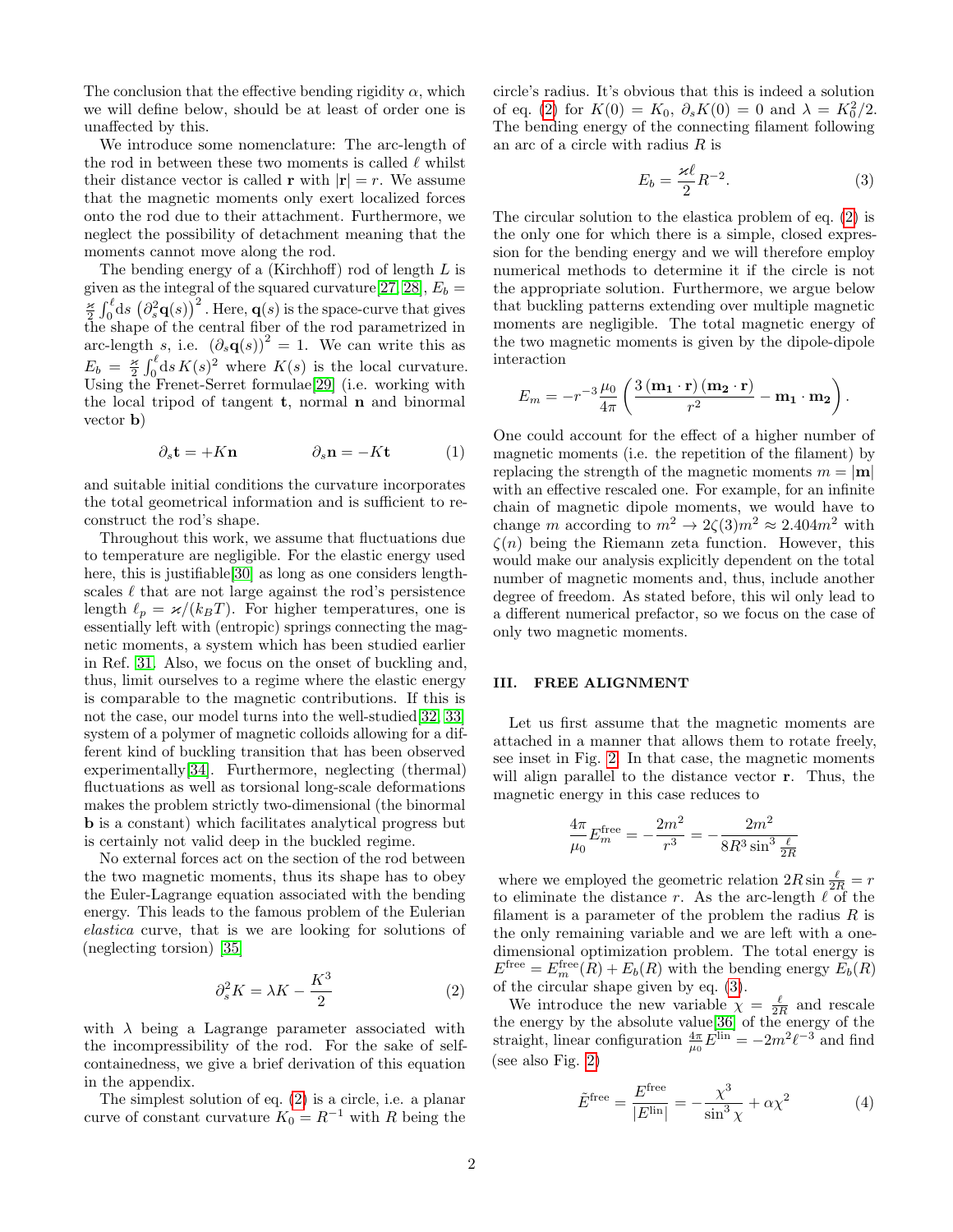

<span id="page-2-0"></span>FIG. 2. Energy with magnetic moments that are firmly attached but free to rotate and a circularly bent rod, cf. eq. [\(4\)](#page-1-2), for various values of the rescaled bending stiffness  $\alpha$ . The corresponding dashed black lines show the approximation of eq. [\(5\)](#page-2-1). Inset: Sketch of the corresponding geometry.

with the effective bending rigidity

$$
\alpha = \varkappa \ell^2 \frac{4\pi}{\mu_0} m^{-2}.
$$

Inspecting the behavior for  $\chi \sim \pi$  one sees that the "collapsed" state will always be energetically the most favorable one as the energy is not bounded from below.[\[37\]](#page-5-27) Whether this happens spontaneously, however, depends on the behavior at small  $\chi$ , i.e. whether or not there is an energy barrier to cross to get from the straight configuration to the collapsed one. We expand  $\tilde{E}^{\text{free}}$  for small  $\chi$  to find

$$
\tilde{E}^{\text{free}} = -1 + \left(-\frac{1}{2} + \alpha\right)\chi^2 + \mathcal{O}(\chi^3). \tag{5}
$$

Thus, we find that there is a "renormalized" stiffness due to the magnetic interaction  $\tilde{\alpha} = \alpha - \frac{1}{2}$  which becomes *negative* for  $\alpha < \alpha_c = \frac{1}{2}$ . As the signs of both contributions to  $\tilde{E}^{\text{free}}$  are unambiguous the sign of  $\tilde{\alpha}$  determines the existence of an energy barrier. Thus, we deduce that  $\alpha_c$  is the critical stiffness for the filament not to collapse.

Curiously enough, directly at this threshold the magnetic moments are effectively (to second order in  $\chi$ ) bound by "tether"-like interactions that restrict the maximal distance but do not energetically favor any distance within this maximal distance.

We note that the "high density" phase might be stabilized by higher order contributions to the elastic energy leading to a value of  $\chi < \pi$ . For example, we do not account for the elastic encapsulation of the magnetosomes or their finite size. However this does not alter the qualitative change of behavior as  $\alpha$  crosses  $\alpha_c$ .

Plugging in biological values [\[8\]](#page-5-5), which in our notation can be given as  $\mu_0/(4\pi) m^2 \sim 10^{-40} \, \mathrm{Nm^4}, \, \varkappa \sim 10^{-26} \, \mathrm{Nm^2},$ 



<span id="page-2-2"></span>FIG. 3. Energy with magnetic moments exerting a negligible attachment torque and a circularly bent rod, cf. eq. [\(6\)](#page-3-0). The dashed black line shows the approximation to quadratic order. Inset: Sketch of the corresponding geometry.

we see that buckling is only relevant for filament lengths  $\ell < \ell_c \approx 100$  nm which is within the biologically relevant scale, thus indicating need for a stiff filament such as MamK. However, this is also notably close to the size of typical magnetosomes.

# IV. FIXED ALIGNMENT

<span id="page-2-1"></span>As a variation of the problem, we consider the situation in which the magnetic moments are fixed to be tangential to the filament. This situation leads to a torque exerted by the magnetic moments onto the rod. We refer to this torque as "attachment torque" to distinguish it from the torque exerted by the rod upon change of curvature. The quantitative value of this torque depends on microscopic details of the attachment (such as distance to the central fiber). As we are more interested in a generic picture we only study the two limiting cases of very low, negligible attachment torque, where the magnetic moments simply align along the tangents of the circular configuration studied before, and of very high, dominant attachment torque, where the magnetic moments force the tangents of the rod to be parallel thus enforcing a new class of configurations which we call the loop shape.

#### A. Negligible attachment torque

First, we study the case of negligible attachment torque which leads to the situation depicted in the inset of Fig. [3.](#page-2-2) Proceeding in completely analogous fashion to the case before and employing suitable geometric relations, we find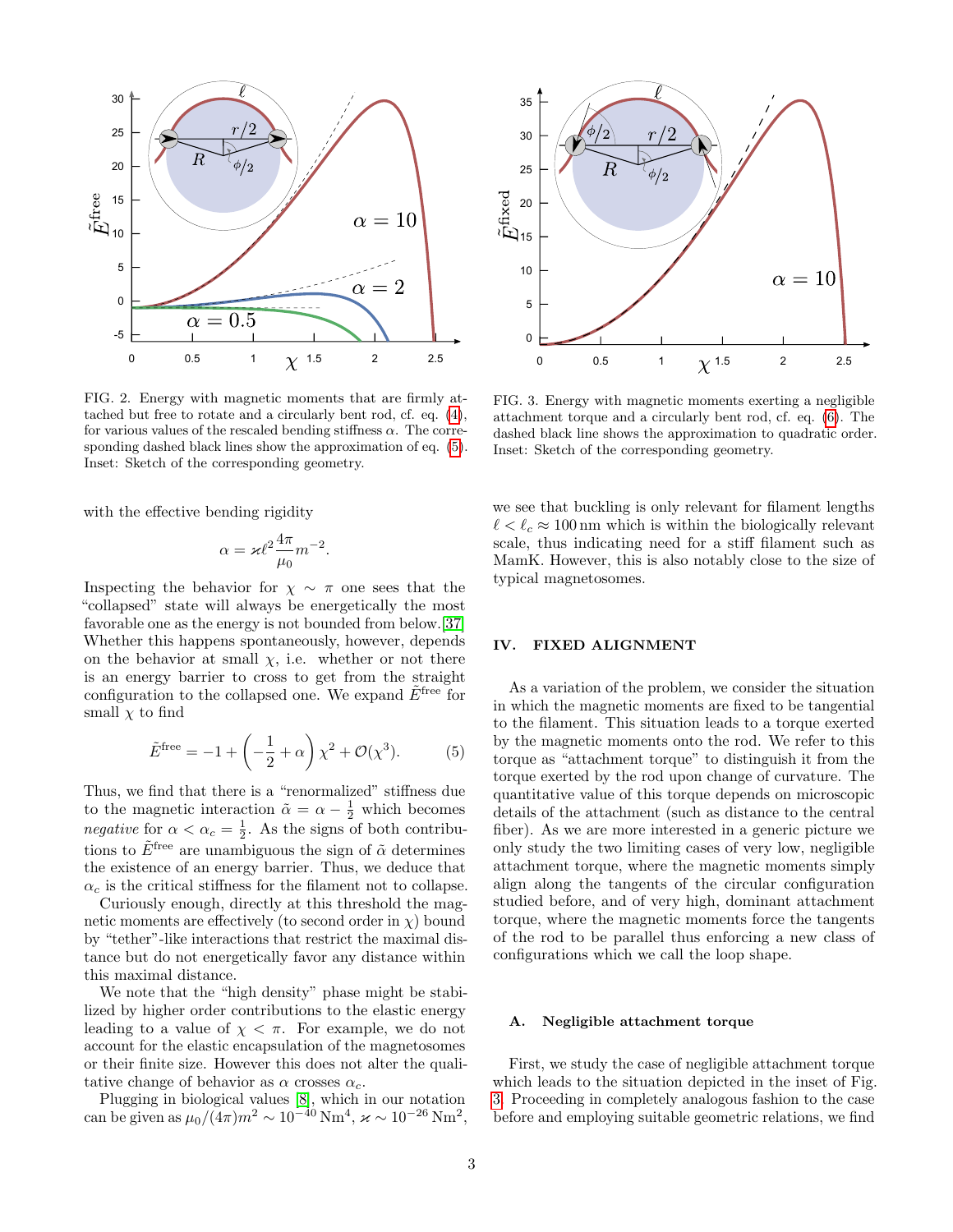

<span id="page-3-2"></span>FIG. 4. Initial condition  $K(0)$  and Lagrange parameter  $\lambda$ (rescaled for optical purposes) of the loop-solution as a function of the final distance r. This solution branch is relevant if a high attachment torque is exerted onto the filament forcing it to be parallel to the distance vector between the magnetic moments at the two ends. The actual shape of the rod is then easily integrated from eq. [\(2\)](#page-1-0) (which is closed by giving  $K(0),\lambda$  and  $\partial_s K(0) = 0$  and the Frenet-Serret-formulae [\(1\)](#page-1-3). Inset: Exaggerated visualization of the loop shape. Details given in text.

for the rescaled energy in this case

$$
\tilde{E}^{\text{fixed}} = -\frac{\left(\cos^2 \chi + 1\right) \chi^3}{2\sin^3 \chi} + \alpha \chi^2 \tag{6}
$$

which is plotted in Fig. [3.](#page-2-2) This energy expands to  $\tilde{E}^{\rm fixed} =$  $-1 + \alpha \chi^2 + \mathcal{O}(\chi^3)$  for small  $\chi$ . Thus, in this case the bending rigidity is unchanged: there is always an energy barrier preventing the spontaneous collapse. However, it is notable that this also means that there is no additional stiffness due to the magnetic interactions.

The two subproblems of free alignment and fixed alignment with negligible attachment torque coincide when considering undulations with wavelengths spreading of a larger number of the magnetic moments[\[7,](#page-5-4) [8\]](#page-5-5) as the optimal alignment turns out to be tangential to the curve of the filament. Then, the properly rescaled energy is (for  $N \gg 1$ ) given by  $\tilde{E}^{N \gg 1} = \frac{\alpha \chi^2}{N^2} - \frac{\chi^3 (\cos^2 \chi + 1)}{2 \sin^3 \chi}$  $\frac{\cos^2 \chi + 1}{2 \sin^3 \chi}$  if one continues to only take next-neighbor interactions into account. As one would expect, the relative contribution of the bending term is smaller when considering buckling patterns that spread over multiple magnetic moments. However, it turns out that the change in magnetic energy due to this is non-negative for the onset of buckling (small  $\chi$ ); contrary to what would be needed to lead to spontaneous buckling.

This problem has been studied with more mathematical rigor using the full interaction [\[7,](#page-5-4) [8\]](#page-5-5) with the result that there is a *positive* contribution to the bending stiffness,



<span id="page-3-3"></span>FIG. 5. Comparison of the approximation (thin green lines) of eq. [\(7\)](#page-3-1) (for  $b = 0.1$ ) with an actual numerical solution (thick red lines). Shown are (using arbitrary scales) the shape  $y(x)$ (solid lines) and the y-component of the tangent vector  $t_y(s)$ as a function of the arc-length (dashed lines). For a compact presentation, the two different data sets use different axes (cp. labeling in the figure). The closer the end-to-end distance  $r$ gets to the maximal value of  $\ell$  the better the approximation of eq. [\(7\)](#page-3-1) becomes. This gives confidence that the small bbehavior (as outlined in the text) captures the essence of the onset of buckling.

which qualitatively is in line with the rough calculation presented here. Thus, it is never energetically advantageous to buckle the magnetic moments out of the axis given by their magnetization. This strongly justifies our limitation to the problem of two magnetic moments as the relevant buckling here is the buckling of the connective rod between to magnetic moments and undulations on larger lengthscales (with slightly tilted magnetic dipoles) will lead to an additional magnetic bending rigidity.

#### B. High attachment torque

<span id="page-3-0"></span>The other prominent limiting case is the one of high attachment torque leading to parallel magnetic moments but also parallel tangents at the two ends of the rod.

This way, effectively there is again no torque acting onto the rod, as the tangents to the rod and the magnetic moments are parallel. Additionally, we demand periodicity,  $K(s = 0) = \pm K(s = \ell), \, \partial_s K(s = 0) = \partial_s K(s = \ell) = 0.$ 

The relevant (i.e. energetically lowest) solution branch is exemplified by the curve shown in the inset of Fig. [4,](#page-3-2) which we refer to as the loop solution. It is numerically straightforward to follow this branch (see Fig. [4\)](#page-3-2) for any  $r \in [0, 1]$  and compute the energy. However, we can also make analytical progress with some reasonable approximations.

Inspecting the geometry of the solutions, see Fig. [5](#page-3-3) and using a frame of reference in which the rod is within the xy-plane and  $t_x(0) = 1$ , we find that a fairly accurate description is given by approximating the y-component of the tangent by

<span id="page-3-1"></span>
$$
t_y(s) = b \sin\left(\frac{2\pi}{\ell}s\right). \tag{7}
$$

Here b is a parameter giving a family of shapes. Integrating the elastica equation leads to a relation for the distance  $r(\ell)$  as a function of b, see below. From the length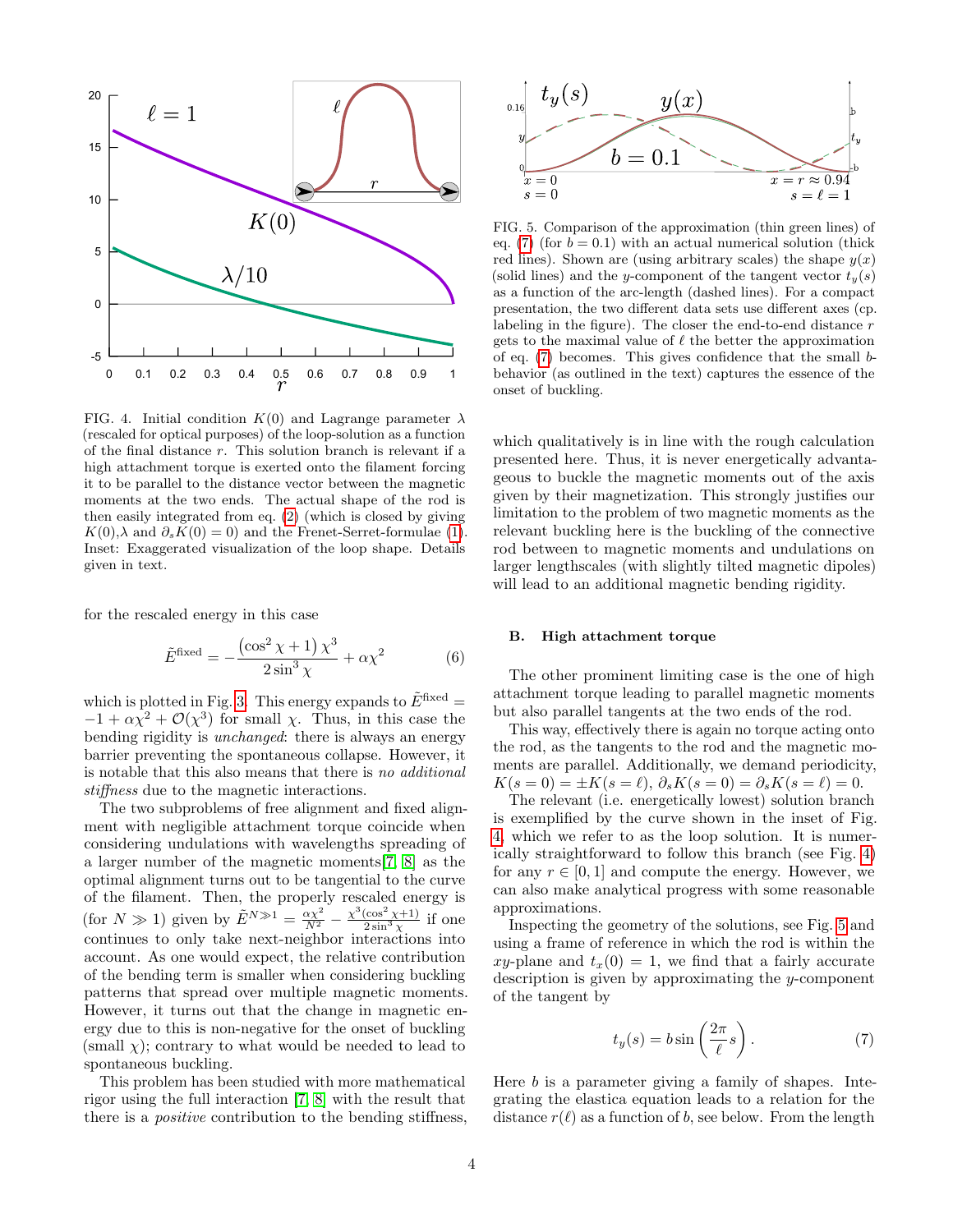

<span id="page-4-4"></span>FIG. 6. Energy with fixed magnetic moments and a looplike bent rod. The thin solid lines show the bending energy (rescaled for clarity) in the loop configuration and (for comparison) in a circle. We find that to high accuracy the relative difference is given by a factor of  $\pi$ . We are, however, at the moment not able to give an analytical justification for this. The dashed black line shows the approximation of eq. [\(10\)](#page-4-0). The thicker solid lines show the total approximated energy, cp. eq.  $(11)$ .

constraint  $|\mathbf{t}| = 1$  we conclude  $t_x(s) = \sqrt{1 - b^2 \sin^2(\frac{2\pi}{\ell}s)}$ . Using this and the y-component of the first Frenet-Serret formula [\(1\)](#page-1-3) leads to

$$
\frac{2\pi b}{\ell}\cos\frac{2\pi s}{\ell} = K\sqrt{1 - b^2\sin^2\frac{2\pi s}{\ell}}
$$

or

$$
K^{2} = \frac{4\pi^{2} \frac{b^{2}}{\ell^{2}} \cos^{2} \frac{2\pi s}{\ell}}{1 - b^{2} \sin^{2} \frac{2\pi s}{\ell}} = \frac{2\pi^{2} b^{2}}{\ell^{2}} \left( \cos \frac{4\pi s}{\ell} + 1 \right) + \mathcal{O}(b^{4}).
$$

From this, we find the corresponding bending energy[\[38\]](#page-5-28)

$$
E_b^{\text{loop}} = \frac{\varkappa}{2} \ell \langle K^2 \rangle = \varkappa \frac{b^2 \pi^2}{\ell} + \mathcal{O}(b^4). \tag{8}
$$

Moving on, we can integrate the tangent to find the distance  $r = \int_0^{\ell} ds \, t_x(s)$  as a function of the parameter b in terms of the complete elliptic integral  $\mathcal{E}(m) =$  $\int_0^{\frac{\pi}{2}} dx \sqrt{1 - m \sin^2 x}$ 

$$
r = \frac{\ell}{2\pi} \int_0^{2\pi} dq \sqrt{1 - b^2 \sin^2 q} = \frac{\ell}{\pi} \int_0^{\pi} dq \sqrt{1 - b^2 \sin^2 q}
$$
  
=  $\frac{\ell}{\pi} \left( \mathcal{E}(b^2) + \int_{\frac{\pi}{2}}^{\pi} dq \sqrt{1 - b^2 \sin^2 q} \right)$   
=  $\frac{\ell}{\pi} \left( \mathcal{E}(b^2) + \int_0^{\pi/2} dp \sqrt{1 - b^2} \sqrt{1 - \frac{b^2}{b^2 - 1} \sin^2 p} \right)$   
=  $\frac{\ell \mathcal{E}(b^2)}{\pi} + \sqrt{1 - b^2} \mathcal{E}(\frac{b^2}{b^2 - 1}) = \ell - \frac{b^2 \ell}{4} + \mathcal{O}(b^4).$  (9)

Combining eqs.  $(8)$  and  $(9)$  we can eliminate b to find

<span id="page-4-1"></span><span id="page-4-0"></span>
$$
E_b^{\text{loop}}(r) = 4\pi^2 \varkappa \frac{\ell - r}{\ell^2} + \mathcal{O}((l - r)^2)
$$
 (10)

and thus the full rescaled energy can be approximated by  $\tilde{E}^{\rm loop}(r) \approx -\frac{\ell^3}{r^3}$  $\frac{\ell^3}{r^3} + 4\pi^2 \frac{\varkappa \ell^2}{2m^2}$  $\frac{\varkappa \ell^2}{2m^2} \frac{\ell}{\ell} \frac{\ell-r}{\ell}$  or

$$
\tilde{E}^{\text{loop}}(\tilde{r}) = -\tilde{r}^{-3} + 2\pi^2 \alpha (1 - \tilde{r}) + \mathcal{O}((1 - \tilde{r})^2) \tag{11}
$$

with  $\tilde{r} = r/\ell$ . Inspecting the behavior at  $\tilde{r} \approx 1$  we find again a critical stiffness  $\alpha_c = \frac{3}{2\pi^2} \approx 1/6$ . Thus, the resistance to buckling is noticeably (and somewhat expectably) higher than before in the case of free alignment. We show the energies in Fig. [6.](#page-4-4) The energy to all orders of  $1 - \tilde{r}$ could be computed by adding the magnetic contribution to the numerically found values of the bending energy. However, we are mostly interested in the onset of buckling and therefore this analysis suffices.

The result derived here, should be considered as an upper bound to an  $\alpha_c$  expected for any attachment mechanisms that exert some kind of torque onto the rod. It is of the same order of magnitude as the result we obtained for free alignment with  $\alpha_c = \mathcal{O}(1)$ . Thus, our estimates of biological relevant scales from before hold independently of the intricacies of the attachment.

#### V. CONCLUSION

In this work we have studied the buckling behavior of a stiff, elastic rod due to the compressive forces exerted by magnetic moments that are placed along its contour. This is a (highly idealized) model of the magnetosome chain within magnetotactic bacteria. As we were mostly focusing on an analytical treatment we neglected thermal fluctuations (which should be justified on lengthscales below the rod's persistence length) as well as any possible long-wavelength deformations consisting of rotated magnetic moments and reduced the problem to a twodimensional one. Also, we limited our analysis to the case of permanent magnetic moments (as is biologically relevant). The more intricate features of magnetosomes with paramagnetic behavior is left to future studies.

<span id="page-4-3"></span><span id="page-4-2"></span>We discussed various scenarios of the nature of attachment of these magnetic moments and found analytical expressions for the critical stiffness of the rod needed to sustain a straight configuration. In the simplest case, that the magnetic moments are attached in a way that they can exert forces onto the rod but no torques. In that case we find a critical bending strength  $\varkappa_c \sim \mu_0 m^2/\ell$ . By contrast, if the magnetic moments align parallel to the curve of the rod without exerting a significant torque onto it, we find that there is no spontaneous buckling, irrespective of the strength of the magnetic interactions. Finally, we considered the other limit in which the torque from the magnetic moments is always dominant. We studied this case by numerically solving the Euler elastica equations and find qualitatively the same behavior as in the first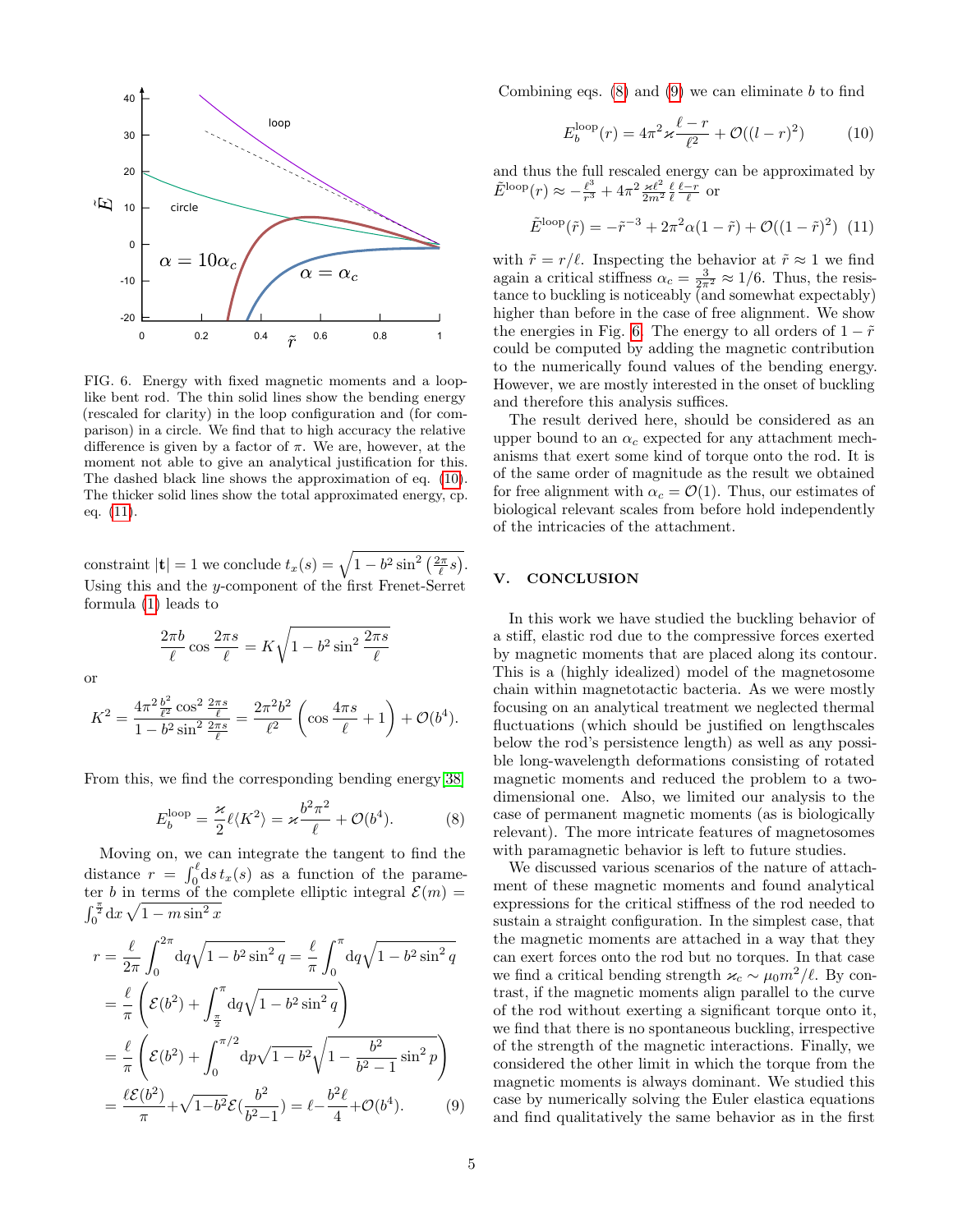case (with a reduced critical bending strength, as this requires more heavily bent solutions).

A biological system that realizes such elastic rods with magnetic moments, are the magnetosome chains of magnetotactic bacteria, which consist of membrane-enclosed magnetic nanoparticles attached to a filament of the bacterial actin-like protein, MamK. It is difficult to say which of the scenarios we discussed provides the best description of this system (in addition, the biomechanical mechanisms might to some extent be species-dependent), however, we expect the existence of a buckling transition to be the generic case. Such a transition is then governed rather universally by critical parameters following the expression derived here, up to minor differences in prefactors.

From an estimate of scales we see that buckling of the connective filament is within reach of the biological

values, thus indicating the functional relevance of the bending stiffness, which stabilizes the filament against buckling, thus providing the ability to spread the magnetic moments to create a well-aligned structure. We expect this to be particularly relevant in (biologically transient) developmental stages where the typical distances between magnetosomes can be relatively large, as they are not as densely packed as in the mature magnetosome chain and where chains may exhibit large gaps [\[17\]](#page-5-29).

## VI. AUTHORS CONTRIBUTIONS

All the authors were involved in the preparation of the manuscript. All the authors have read and approved the final manuscript.

- <span id="page-5-0"></span>[1] Z. Tang and N. A. Kotov, Advanced Materials 17, 951 (2005).
- [2] S. Majetich, T. Wen, and R. Booth, ACS nano 5, 6081 (2011).
- <span id="page-5-2"></span>[3] H. Wang, Y. Yu, Y. Sun, and Q. Chen, Nano 6, 1 (2011).
- [4] G. Singh, H. Chan, A. Baskin, E. Gelman, N. Repnin, P. Král, and R. Klajn, Science 345, 1149 (2014).
- <span id="page-5-3"></span>[5] S. Kralj and D. Makovec, ACS nano 9, 9700 (2015).
- <span id="page-5-1"></span>[6] X. Jiang, J. Feng, L. Huang, Y. Wu, B. Su, W. Yang, L. Mai, and L. Jiang, Advanced Materials 28, 6952 (2016).
- <span id="page-5-4"></span>[7] D. Vella, E. du Pontavice, C. L. Hall, and A. Goriely, [Pro](http://dx.doi.org/10.1098/rspa.2013.0609)[ceedings of the Royal Society A: Mathematical, Physical](http://dx.doi.org/10.1098/rspa.2013.0609) [and Engineering Sciences](http://dx.doi.org/10.1098/rspa.2013.0609) 470, 20130609 (2013).
- <span id="page-5-5"></span>[8] B. Kiani, D. Faivre, and S. Klumpp, [New Journal of](http://dx.doi.org/10.1088/1367-2630/17/4/043007) Physics 17[, 043007 \(2015\).](http://dx.doi.org/10.1088/1367-2630/17/4/043007)
- <span id="page-5-6"></span>[9] J.-L. Barrat and J.-F. Joanny, EPL (Europhysics Letters) 24, 333 (1993).
- <span id="page-5-7"></span>[10] S. Klumpp and D. Faivre, The European Physical Journal Special Topics 225, 2173 (2016).
- <span id="page-5-8"></span>[11] D. A. Bazylinski and R. B. Frankel, [Nature Reviews](http://dx.doi.org/10.1038/nrmicro842) [Microbiology](http://dx.doi.org/10.1038/nrmicro842) 2, 217 (2004).
- <span id="page-5-9"></span>[12] L. Yan, S. Zhang, P. Chen, H. Liu, H. Yin, and H. Li, [Microbiological Research](http://dx.doi.org/10.1016/j.micres.2012.04.002) 167, 507 (2012).
- <span id="page-5-10"></span>[13] C. T. Lefèvre, M. Bennet, L. Landau, P. Vach, D. Pignol, D. A. Bazylinski, R. B. Frankel, S. Klumpp, and D. Faivre, Biophysical journal 107, 527 (2014).
- <span id="page-5-11"></span>[14] R. B. Frankel and D. A. Bazylinski, [Trends in Microbiol](http://dx.doi.org/10.1016/j.tim.2006.06.004)ogy 14[, 329 \(2006\).](http://dx.doi.org/10.1016/j.tim.2006.06.004)
- <span id="page-5-13"></span>[15] A. Komeili, Z. Li, D. K. Newman, and G. J. Jensen, Science **311**, 242 (2006).
- [16] A. Scheffel, M. Gruska, D. Faivre, A. Linaroudis, J. M. Plitzko, and D. Schüler, Nature 440[, 110 \(2006\).](http://dx.doi.org/ 10.1038/nature04382)
- <span id="page-5-29"></span>[17] D. Faivre, A. Fischer, I. Garcia-Rubio, G. Mastrogiacomo, and A. U. Gehring, [Biophysical Journal](http://dx.doi.org/ 10.1016/j.bpj.2010.05.034) 99, 1268 (2010).
- <span id="page-5-12"></span>[18] D. Murat, [Journal of Molecular Microbiology and Biotech](http://dx.doi.org/10.1159/000346655)nology 23[, 81 \(2013\).](http://dx.doi.org/10.1159/000346655)
- <span id="page-5-14"></span>[19] O. Draper, M. E. Byrne, Z. Li, S. Keyhani, J. C. Barrozo, G. Jensen, and A. Komeili, [Molecular Microbiology](http://dx.doi.org/ 10.1111/j.1365-2958.2011.07815.x) 82, [342 \(2011\).](http://dx.doi.org/ 10.1111/j.1365-2958.2011.07815.x)
- <span id="page-5-15"></span>[20] V. P. Shcherbakov, M. Winklhofer, M. Hanzlik, and N. Petersen, [European Biophysics Journal](http://dx.doi.org/10.1007/s002490050086) 26, 319 (1997).
- [21] U. Lins and M. Farina, [Antonie van Leeuwenhoek, Inter](http://dx.doi.org/10.1023/B:ANTO.0000020393.71843.b0)[national Journal of General and Molecular Microbiology](http://dx.doi.org/10.1023/B:ANTO.0000020393.71843.b0) 85[, 335 \(2004\).](http://dx.doi.org/10.1023/B:ANTO.0000020393.71843.b0)
- [22] A. Cēbers, Current opinion in colloid & interface science 10, 167 (2005).
- [23] L. G. Abraçado, F. Abreu, C. N. Keim, A. P. C. Campos, U. Lins, and M. Farina, [Physical biology](http://dx.doi.org/ 10.1088/1478-3975/7/4/046016) 7, 046016 (2011).
- [24] C. L. Hall, D. Vella, and A. Goriely, [SIAM Journal on](http://dx.doi.org/10.1137/120897973) [Applied Mathematics](http://dx.doi.org/10.1137/120897973) 73, 2029 (2013), [arXiv:1310.3436.](http://arxiv.org/abs/1310.3436)
- [25] A. Körnig, J. Dong, M. Bennet, M. Widdrat, J. Andert, F. D. Müller, D. Schüler, S. Klumpp, and D. Faivre, Nano Letters 14[, 4653 \(2014\).](http://dx.doi.org/10.1021/nl5017267)
- <span id="page-5-16"></span>[26] A. G. Meyra, G. J. Zarragoicoechea, and V. A. Kuz, [Phys. Chem. Chem. Phys.](http://dx.doi.org/10.1039/C5CP07795H) 18, 12768 (2016).
- <span id="page-5-17"></span>[27] L. D. Landau and E. M. Lifshitz, Pergamon Press, Vol. 7 (1970) pp. 438–442.
- <span id="page-5-18"></span>[28] G. Kirchhoff, *Vorlesungen über Mechanik*, Vol. 1 (BG Teubner, 1897).
- <span id="page-5-19"></span>[29] M. P. Do Carmo, Differential geometry of curves and surfaces, Vol. 2 (Prentice-hall Englewood Cliffs, 1976).
- <span id="page-5-20"></span>[30] J. Kierfeld, K. Baczynski, P. Gutjahr, T. Kühne, and R. Lipowsky, Soft Matter 6, 5764 (2010).
- <span id="page-5-21"></span>[31] M. A. Annunziata, A. M. Menzel, and H. Löwen, The Journal of chemical physics 138, 204906 (2013).
- <span id="page-5-22"></span>[32] J. J. Cerdà, P. A. Sánchez, C. Holm, and T. Sintes, Soft Matter 9, 7185 (2013).
- <span id="page-5-23"></span>[33] P. A. Sánchez, J. J. Cerdà, T. Sintes, and C. Holm, The Journal of chemical physics 139, 044904 (2013).
- <span id="page-5-24"></span>[34] S. Huang, G. Pessot, P. Cremer, R. Weeber, C. Holm, J. Nowak, S. Odenbach, A. M. Menzel, and G. K. Auernhammer, Soft Matter 12, 228 (2016).
- <span id="page-5-25"></span>[35] D. A. Singer, O. J. Garay, E. Garcia-Rio, and R. Vazquez-Lorenzo, in [AIP Conference Proceedings](http://dx.doi.org/10.1063/1.2918095), Vol. 1002 (AIP, 2008) pp. 3–32.
- <span id="page-5-26"></span>[36] We use the absolute value because the energy of the straight configuration is negative and therefore interpreting the rescaled energy would become counter-intuitive otherwise.
- <span id="page-5-27"></span>[37] This is an artifact of our model. In reality the  $\chi \to \pi$ behavior will always be regularized, e.g. by steric interaction.
- <span id="page-5-28"></span>[38] We use  $\langle \cdot \rangle$  for averages over the contour of the filament.